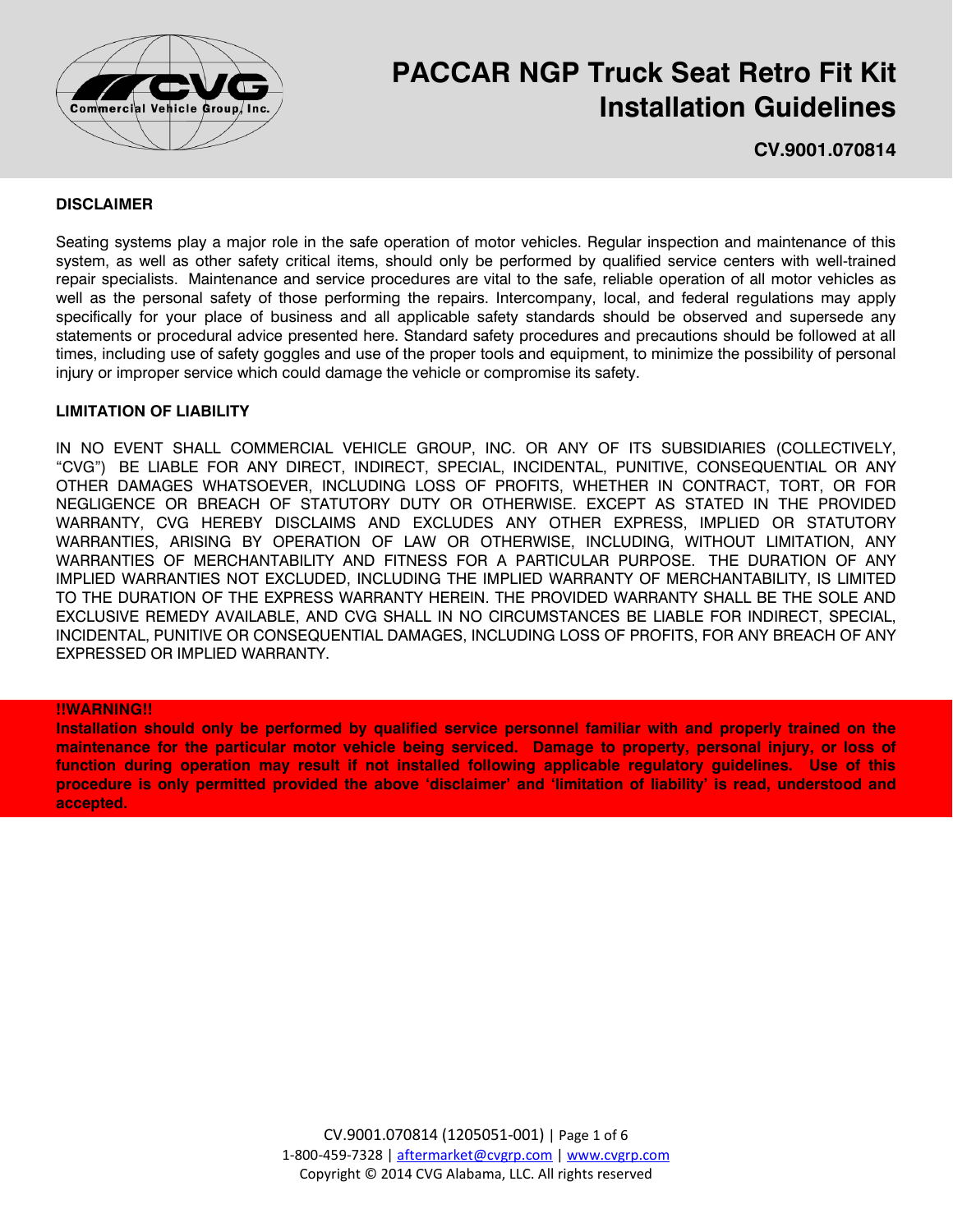As of 2013, many new PACCAR trucks are fitted with a non CVG manufactured seat, which features a different mounting process and tie down points from traditional truck seats. This is currently true in Peterbilt 587 & 579 and Kenworth T800, T700, & T680 models. In order to install a CVG seat into these applications, you will need a standard aftermarket CVG seat suitable for the application plus the appropriate retrofit kit. There are two retro fit kits depending on the CVG seat selected:

| <b>Part Number</b> | <b>Description</b>                                                              |  |  |  |
|--------------------|---------------------------------------------------------------------------------|--|--|--|
| 6205011-001        | Kit, NGP Retro for All National & All Bostrom seats except Bostrom Wide Ride II |  |  |  |
| 6205011-002        | Kit. NGP Retro for Bostrom Wide Ride II                                         |  |  |  |

Below are the contents of each of the two kits.

| Item<br><b>Number</b> | <b>Part Number</b> | <b>Description</b>                 | <b>Quantity for Kit</b><br>6205011-001 | <b>Quantity for Kit</b><br>6205011-002 | Part Image |
|-----------------------|--------------------|------------------------------------|----------------------------------------|----------------------------------------|------------|
| 1                     | 1205010-001        | Template                           | 1                                      | 1                                      |            |
| $\overline{2}$        | 1205051-001        | Instructions (this<br>document)    | 1                                      | 1                                      |            |
| $\mathbf 3$           | 1205005-001        | Tether, 15.3                       | $\overline{2}$                         |                                        | $\bullet$  |
| $\overline{4}$        | 1205005-002        | Tether, 13.9                       | $\blacksquare$                         | $\overline{2}$                         |            |
| $\overline{5}$        | 1205008-002        | Cable, Belt Buckle<br>Extension    | $\mathbf{1}$                           | $\mathbf{1}$                           |            |
| 6                     | 1205009-001        | Plug, Floor Mat                    | $\overline{c}$                         | $\overline{c}$                         |            |
| $\overline{7}$        | 1209730-286        | Sleeve, Black Vinyl                | 1                                      | 1                                      |            |
| 8                     | 1205013-001        | Screw, M8 x 1.25 x<br>45LG         | $\overline{4}$                         | $\overline{4}$                         |            |
| 9                     | 1205014-001        | Screw, M12 x 1.75 x<br>55LG        | $\overline{2}$                         | $\overline{2}$                         |            |
| 10                    | 1204840-001        | Washer, Zinc Plate 7/16            | 4                                      | 4                                      |            |
| 11                    | 1204846-001        | Screw, Hex Head Cap<br>$7/16 - 20$ | $\overline{2}$                         | $\overline{2}$                         |            |
| 12                    | 1205012-001        | Nut, M12 x 1.75                    | 1                                      | 1                                      |            |
| 13                    | 1203071-001        | Bolt, M12 x 1.75                   | 1.                                     | 1                                      |            |
| 14                    | 1204893-001        | Nut, Nylon Lock                    | $\overline{2}$                         |                                        |            |
| 15                    | 1065579-002        | Washer, 2 x 12.48 x 22             | $\overline{2}$                         | $\overline{2}$                         |            |
| 16                    | 1205040-001        | Thread Locker, 0.5ml<br>Capsule    | $\mathbf{1}$                           | $\mathbf{1}$                           |            |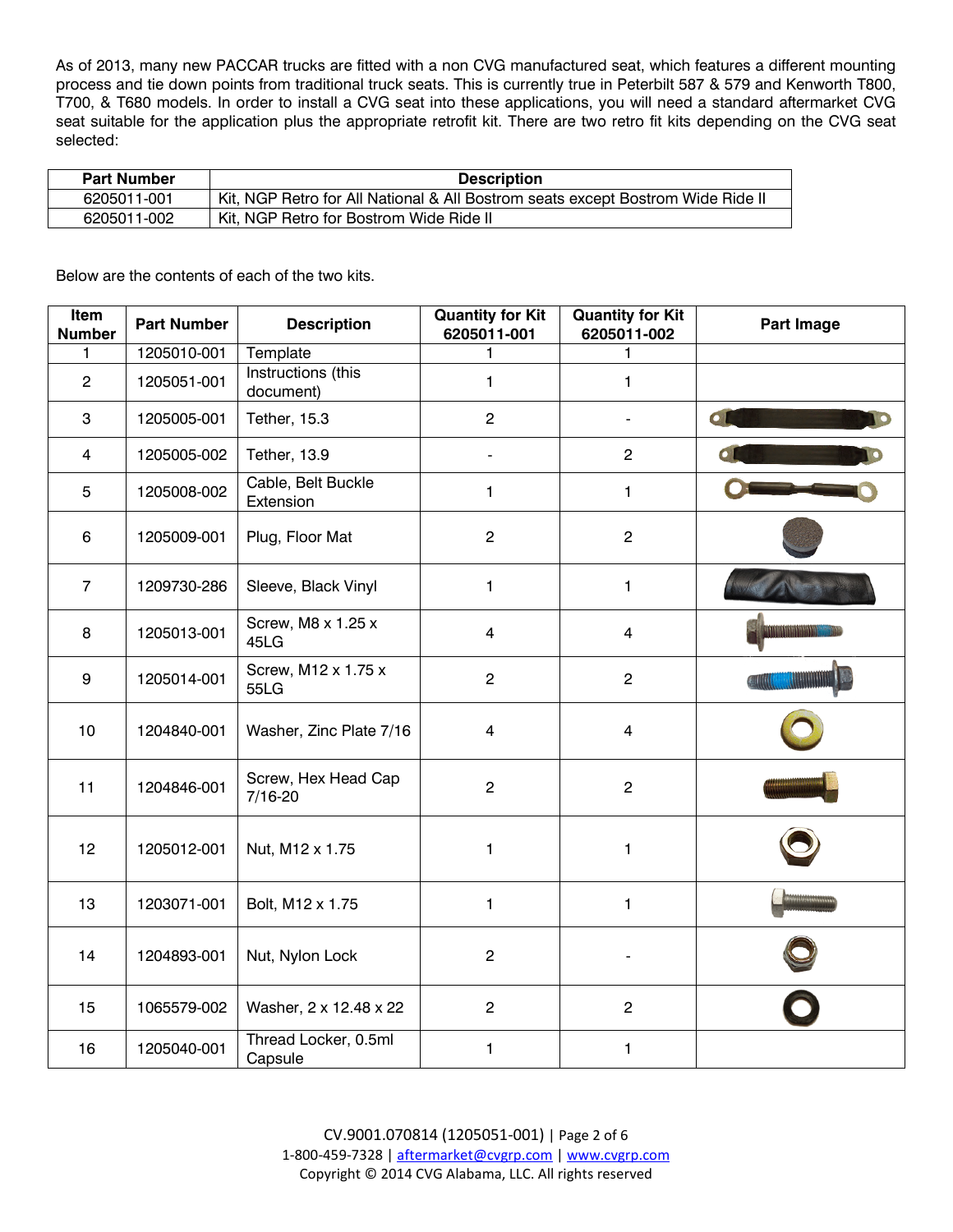# **TOOLS REQUIRED**

- Phillips screw driver
- Common screw driver
- Socket wrench set
- Torque wrench
- Star bit drivers or bit set for socket wrench
- ¾" Hole Punch & Hammer (preferred but not required)
- Utility knife and safety gloves
- Safety glasses
- Marker that can show on black vinyl

## **INSTALL TIME & SKILL**

This process requires basic mechanical skills and can be accomplished by anyone trained in the installation of truck seats within about the same amount of time as it would normally take to install a seat without a retro fit kit. Total time to remove and install new seat with kit for trained technician is about 0.5 hours. Truck OEM maintenance guidelines should be followed as part of this process, including all safety precautions.

## **INSTALLATION STEPS**

1. Remove existing seat from truck per truck OEM maintenance instructions. Leave seat belt buckle attached to inboard side of seat until seat is removed.



2. Remove seat belt buckle from existing seat with star bit.

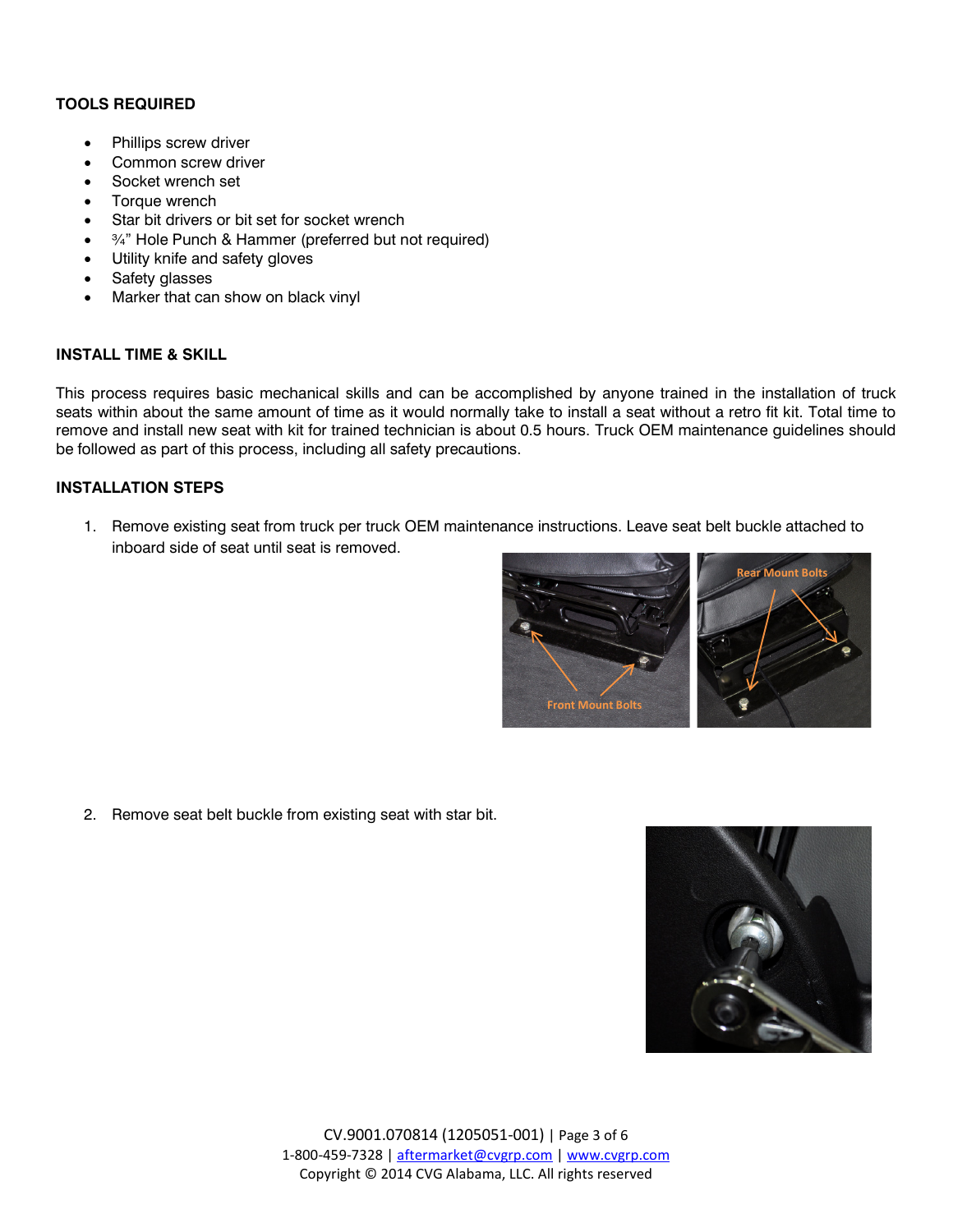- 3. Assemble buckle and cable per diagram to the right.
	- a. Apply thread locker fluid (item 16) to bolt (item 13)
	- b. Order of assembly of stack up:
		- i. Bolt (item 13), washer (item 15), cable (item 5) turned so flat side is toward bolt, washer (item 15), buckle assembly (existing) turned so that hole for belt tab is toward bolt, nut (item 12).
		- ii. Tighten nut hand tight so that buckle and cable do not pivot easily at connection.
- 4. Slide vinyl sleeve (item 7) over cable and buckle connection to cover bolts and hold in place.
- 5. Attach tether and buckle assembly to new seat belt bar. Order of assembly of stack up:



a. Bolt (item 11), washer (item 10), other end of cable (item 5) turned so flat side is away from bolt, washer (item 10), tether (item 3 or 4 depending on kit)



National 95 suspension style belt bar. Does **NOT** require use of lock nut (item 14).



National HP & Bostrom Wide Ride II suspension style belt bar. Does **NOT** require use of lock nut (item 14).



Bostrom T Series style belt ICP bracket. **DOES** require use of lock nut (item 14).

- b. Insert bolt with stack up into hole on belt bar (see images above)
	- i. For National Seating seats you will not need the lock nut (item 14) as they feature either a sold shaft with threaded holes or a belt bar with welded nut in place.
	- ii. For Bostrom Seating Wide Ride II seats, the lock nuts (item 14) are also not needed and will not be included in the kit.
	- iii. For all other Bostrom Seating seats you will need to utilize the lock nuts (item 14) on the inside of the belt bar.
- c. Tighten bolt with torque wrench (and lock nut if applicable) to  $35.0 +/- 2.0$  Nm or  $26.0 +/- 2.0$  LB FT

CV.9001.070814 (1205051-001) | Page 4 of 6 1-800-459-7328 | [aftermarket@cvgrp.com](mailto:aftermarket@cvgrp.com) [| www.cvgrp.com](http://www.cvgrp.com/) Copyright © 2014 CVG Alabama, LLC. All rights reserved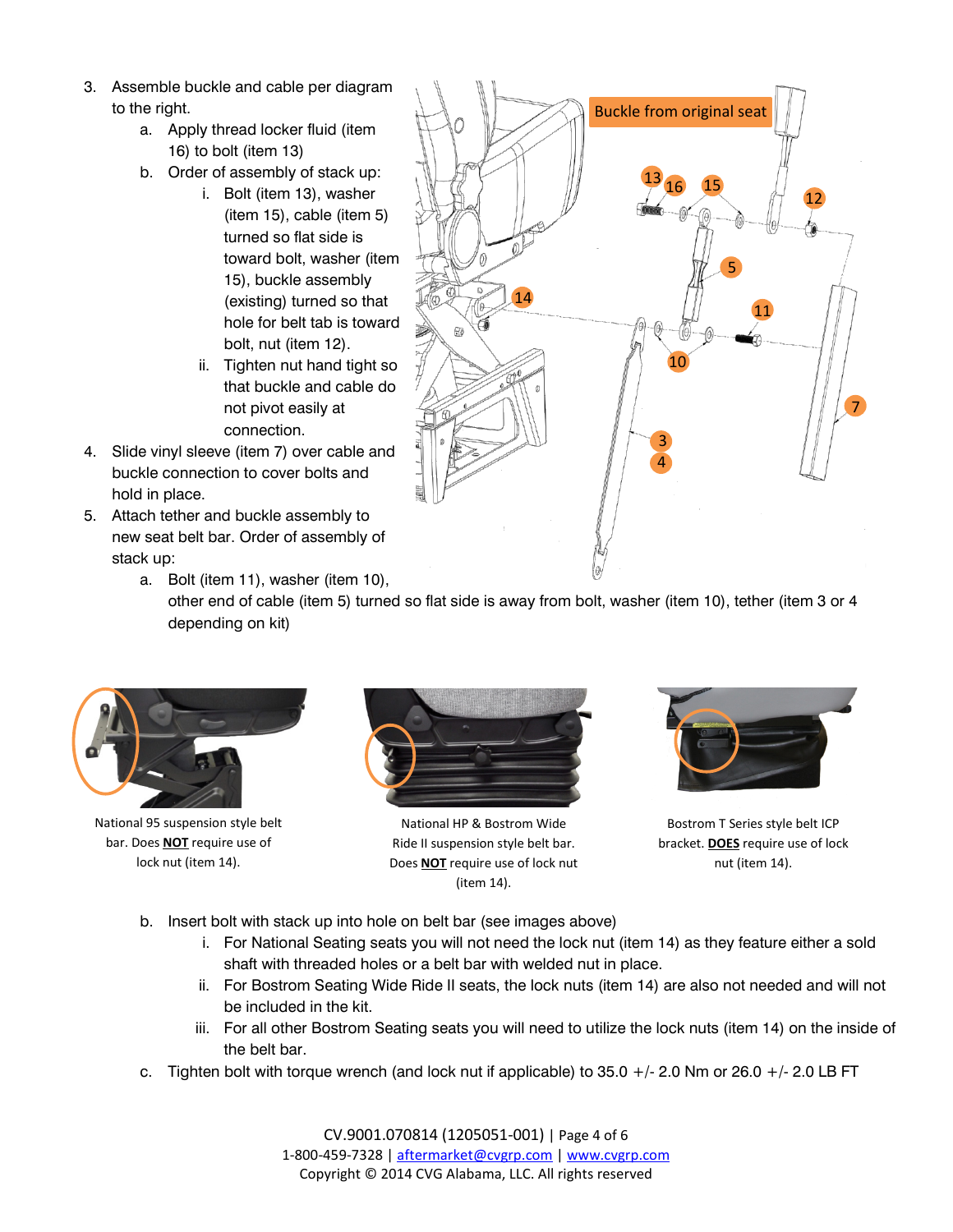- 6. Prepare floor for new seat installation.
	- a. Take template supplied (item 1) and cut out the circles on the template noted as CVG SEAT MOUNT HOLES as well as the circles and triangles noted as NGP STANDARD MOUNT HOLES and TETHER MOUNT HOLES.
	- b. Lay template on the truck floor, aligned forward and line up the four outer holes with the existing mount holes visible.
	- c. Once aligned tape down with masking tape or other low tack tape to hold in place
	- d. Draw circles around the location of the CVG MOUNTING HOLES onto the floor mat in the truck. This is where you will cut to reveal the CVG mounting holes in the truck cab floor. The holes for mounting the CVG seat are located under the floor mat.
	- e. Once marked remove the template and cut out CVG MOUNT HOLES in truck floor. A  $\frac{3}{4}$ " hole punch is recommended for this task; however, a sharp knife used with protective gloves can accomplish the cutting needed. The holes do not need to be perfectly circular they only need to be enough to reveal the threaded holes in the cab floor for the seat mount bolts.
	- f. Install both floor plugs (item 6) into the forward most, existing NGP STANDARD MOUNT HOLES. This may require a screw driver or pry to work them in place. A small amount of general purpose glue can be used if desired on the plugs.

Belt from original seat

11

10

- 7. Put new seat into truck but do not bolt down yet.
- 8. Attach outboard tether and seat belt to new seat belt bar.
	- a. Order of assembly of stack up:
		- i. Bolt (item 11), washer (item 10), seat belt tab (in vehicle), washer (item 10), tether (item 3 or 4 depending on kit)
	- b. Insert bolt with stack up into hole on belt bar (see seat base images below and to the right).
		- i. For National Seating seats you will not need the lock nut (item 14) as they feature either a sold shaft with threaded holes or a belt bar with welded nut in place.
		- ii. For Bostrom Seating Wide Ride II seats, the lock nuts (item 14) are also not needed and will not be included in the kit.
		- iii. For all other Bostrom Seating seats you will need to utilize the lock nuts (item 14) on the inside of the belt bar.
	- c. Tighten bolt with torque wrench (and lock nut if applicable) to  $35.0 +/- 2.0$  Nm or  $26.0 +/- 2.0$  LB FT



National 95 suspension style belt bar. Does **NOT** require use of lock nut (item 14).



National HP & Bostrom Wide Ride II suspension style belt bar. Does **NOT** require use of lock nut (item 14).



 $\overline{3}$ 

14

Bostrom T Series style belt ICP bracket. **DOES** require use of lock nut (item 14).

CV.9001.070814 (1205051-001) | Page 5 of 6 1-800-459-7328 | [aftermarket@cvgrp.com](mailto:aftermarket@cvgrp.com) [| www.cvgrp.com](http://www.cvgrp.com/) Copyright © 2014 CVG Alabama, LLC. All rights reserved